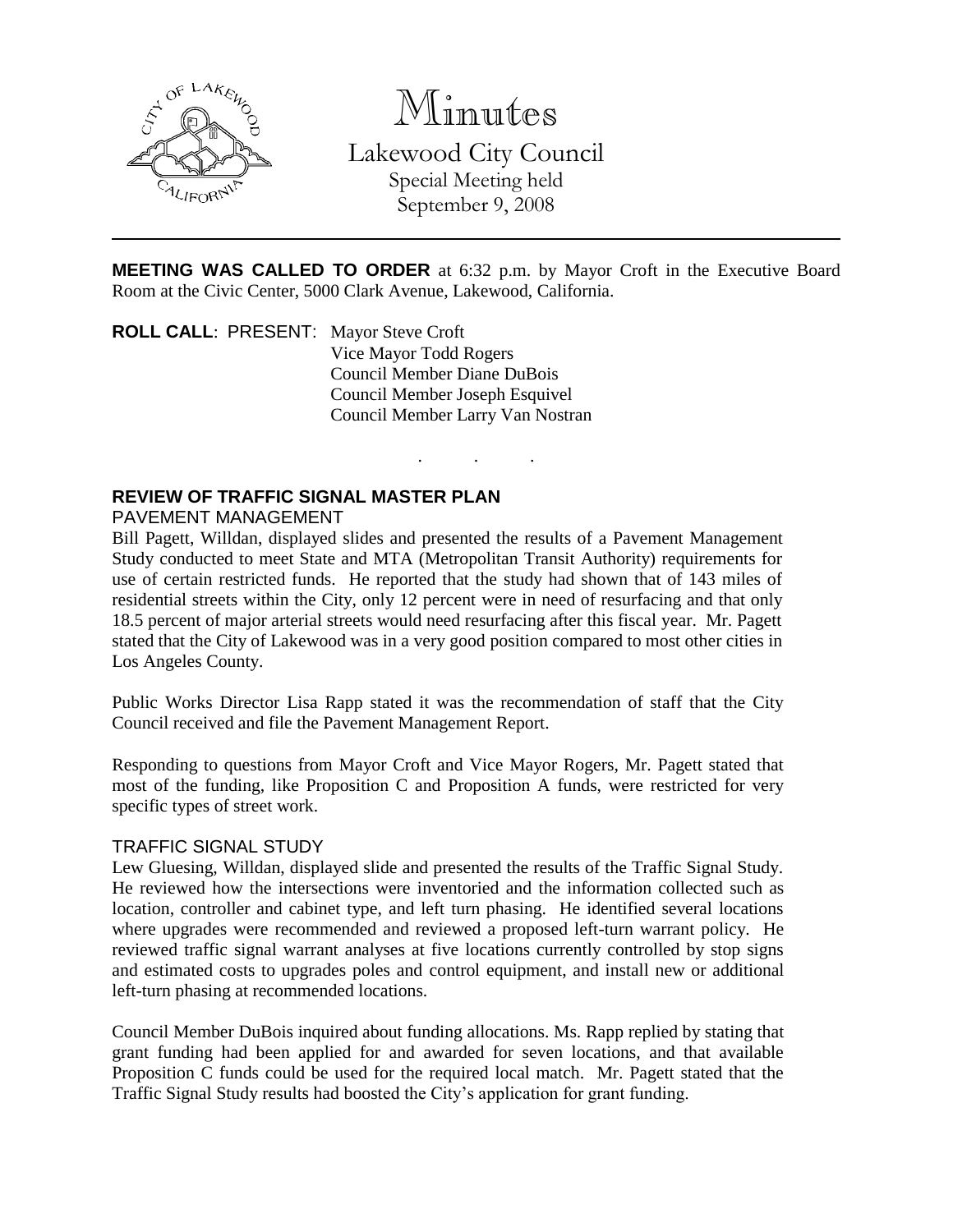City Council Minutes September 9, 2008 Page 2

## TRAFFIC SIGNAL STUDY - Continued

Ms. Rapp advised that previously, the City would have depended on the County of Los Angeles to complete this type of work due to the extensive Federal paperwork involved, but that Willdan now had the expertise to represent the City and accomplish the work much more quickly.

#### FIRE STATION 45

Mr. Gluesing presented the results of the study on solutions for Lakewood Boulevard traffic blocking ingress and egress at Fire Station 45. He advised that Station personnel would prefer to have controls that would clear traffic on Candlewood Street at its intersection with Lakewood Boulevard, rather than hold all stopped traffic.

Responding to a question from Council Member Van Nostran, Mr. Gluesing stated that after a service interruption, it would take three or four full traffic signal cycles to get back to the signal's normal pattern.

Ms. Rapp stated that the recommendations were for the installation of a hardwire connection to the traffic signals on Lakewood Boulevard; proceed with design of the improvements in accordance with a proposal from Willdan; and to budget \$24,000 for the estimated construction cost of the improvements.

Responding to a question from City Manager Howard Chambers, Ms. Rapp stated that although the completion of the project could take as long as 18 months, staff believed the project could be completed sooner due to the good working relationship between Willdan and Caltrans.

Mr. Gluesing noted that two other systems had been looked at during the process, but that one system had yet to be approved for use in California and the other would have significantly increased project costs.

#### PEDESTRIAN CROSSINGS

Mr. Gluesing stated that a review had been conducted of the pedestrian crossing on Clark Avenue at Michelson Street to determine if any improvements could be recommended to enhance safety. He stated that the study had shown that pedestrian counts did not warrant the installation of a traffic signal, but the additional red curb was recommended to increase sight distance for vehicles exiting Michelson Street.

Council Member DuBois inquired if the affected resident would be contacted prior to any hearing on a recommendation for additional red curb in front of the residence. Ms. Rapp stated that staff would be in contact with affected residents before the matter was heard by the Community Safety Commission.

Ms Rapp stated that it was also recommended that the initial study be expanded to include two other mid-block crosswalks located on Del Amo Boulevard at Coldbrook Street and on Bellflower Boulevard at Hardwick Street.

Ms. Rapp concluded by stating it was the recommendation of staff that the City Council receive and file the Pavement Management Study and prioritized projects; adopt the Traffic